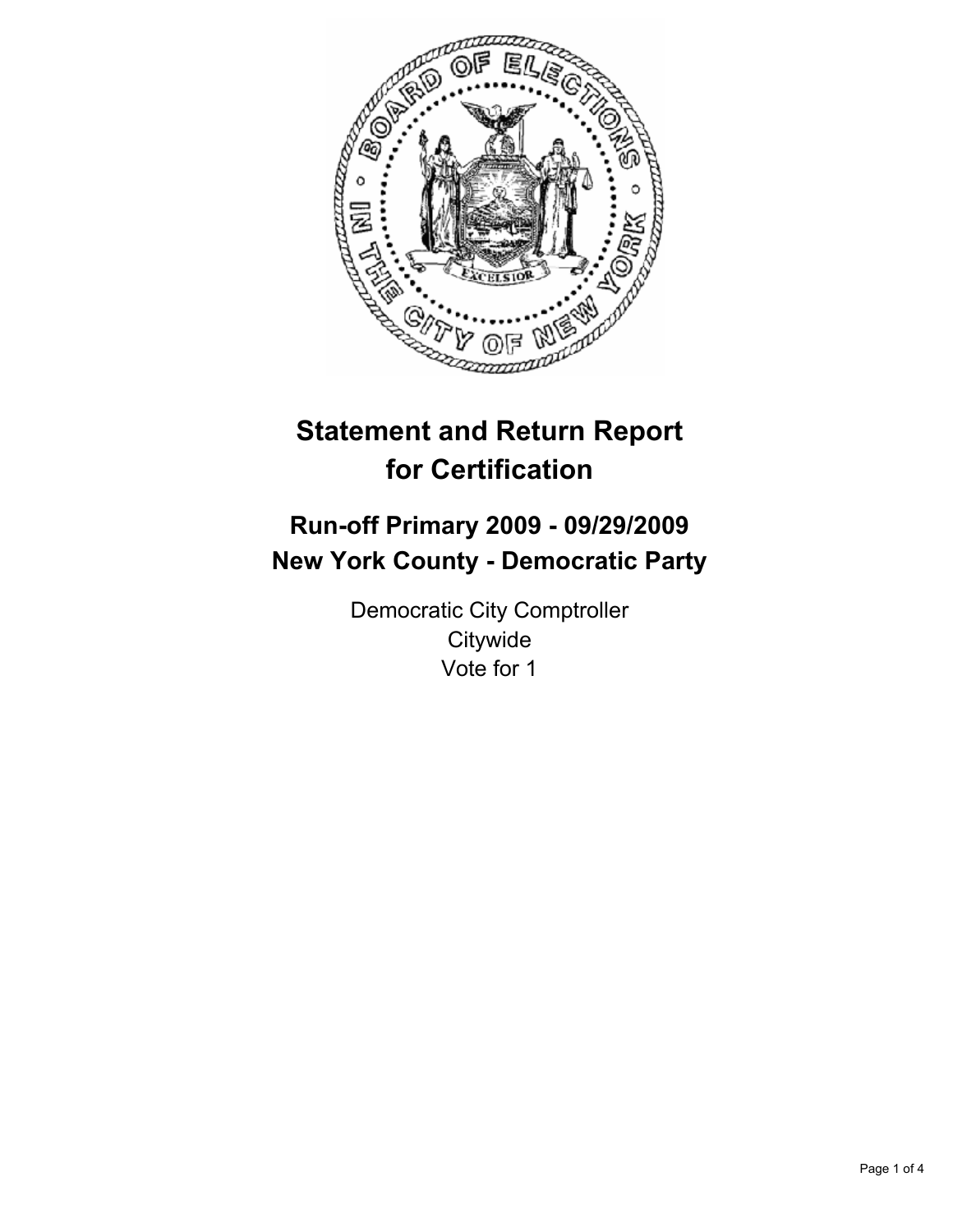

# **Assembly District 64**

| <b>Total Votes</b> | 8.446 |
|--------------------|-------|
| DAVID YASSKY       | 2.614 |
| JOHN C LIU         | 5,832 |
| AFFIDAVIT          | 111   |
| ABSENTEE/MILITARY  | 122   |
| <b>EMERGENCY</b>   | 13    |

# **Assembly District 65**

| <b>Total Votes</b> | 5.671 |
|--------------------|-------|
| DAVID YASSKY       | 3,960 |
| JOHN C LIU         | 1.711 |
| AFFIDAVIT          | 32    |
| ABSENTEE/MILITARY  | 203   |
| <b>EMERGENCY</b>   | 4     |

## **Assembly District 66**

| <b>Total Votes</b> | 7.384 |
|--------------------|-------|
| DAVID YASSKY       | 4,562 |
| JOHN C LIU         | 2,822 |
| AFFIDAVIT          | 32    |
| ABSENTEE/MILITARY  | 178   |
| <b>EMERGENCY</b>   | 32    |

## **Assembly District 67**

| <b>Total Votes</b> | 10.111 |
|--------------------|--------|
| DAVID YASSKY       | 7,088  |
| JOHN C LIU         | 3,023  |
| AFFIDAVIT          | 66     |
| ABSENTEE/MILITARY  | 240    |
| <b>EMERGENCY</b>   | 30     |

### **Assembly District 68**

| <b>EMERGENCY</b>    |       |
|---------------------|-------|
| ABSENTEE/MILITARY   | 207   |
| <b>AFFIDAVIT</b>    | 32    |
| JOHN C LIU          | 2,970 |
| <b>DAVID YASSKY</b> | 1,332 |
| <b>Total Votes</b>  | 4.302 |

#### **Assembly District 69**

| <b>Total Votes</b> | 8.929 |
|--------------------|-------|
| DAVID YASSKY       | 4.614 |
| JOHN C LIU         | 4,315 |
| <b>AFFIDAVIT</b>   | 41    |
| ABSENTEE/MILITARY  | 237   |
| <b>EMERGENCY</b>   | 23    |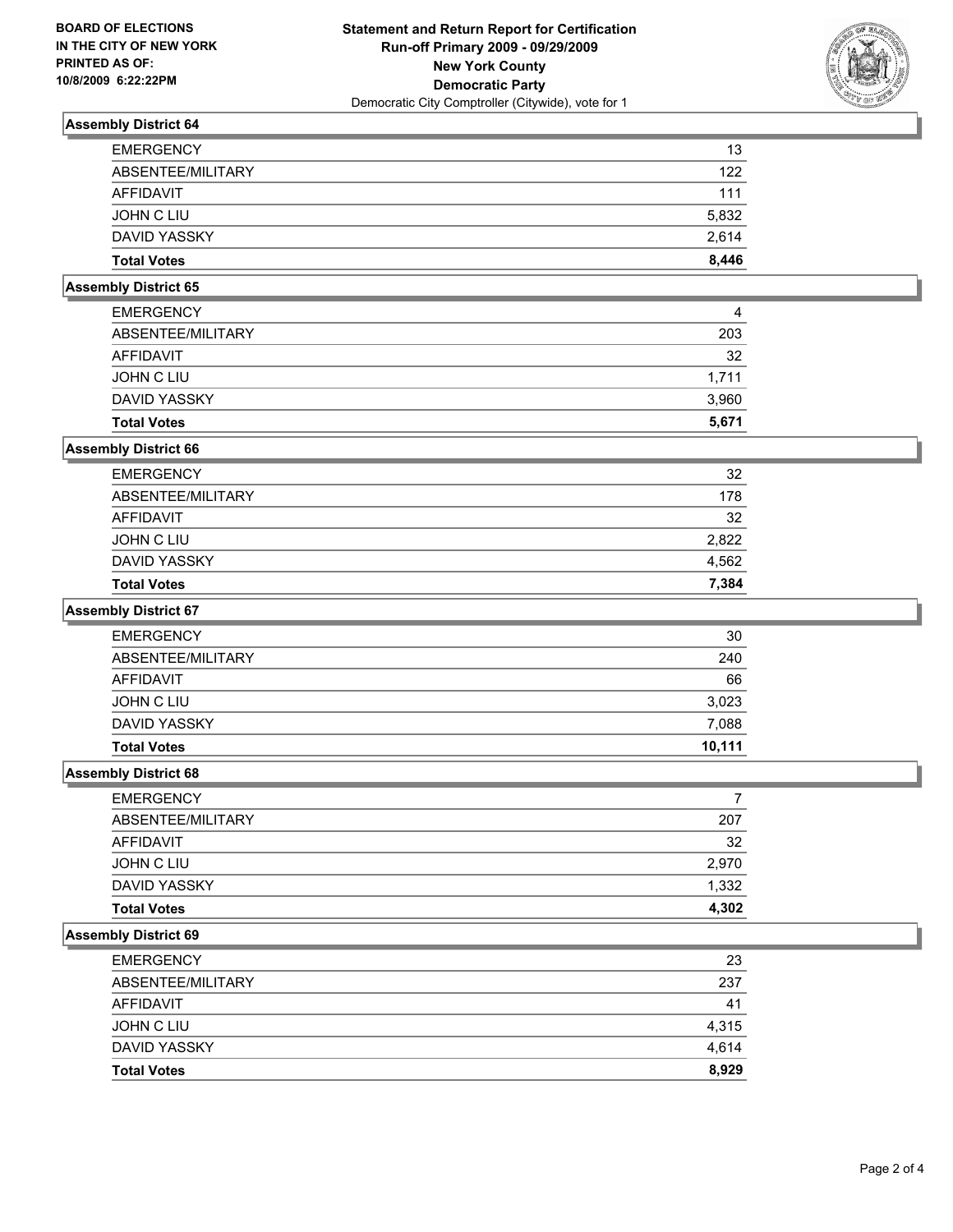

# **Assembly District 70**

| <b>EMERGENCY</b>   | 7     |
|--------------------|-------|
| ABSENTEE/MILITARY  | 233   |
| AFFIDAVIT          | 54    |
| JOHN C LIU         | 4.165 |
| DAVID YASSKY       | 1.190 |
| <b>Total Votes</b> | 5,355 |

## **Assembly District 71**

| <b>Total Votes</b> | 4.982 |
|--------------------|-------|
| DAVID YASSKY       | 1.988 |
| JOHN C LIU         | 2,994 |
| AFFIDAVIT          | 26    |
| ABSENTEE/MILITARY  | 160   |
| <b>EMERGENCY</b>   | 8     |

## **Assembly District 72**

| <b>Total Votes</b> | 2.704 |
|--------------------|-------|
| DAVID YASSKY       | 891   |
| JOHN C LIU         | 1,813 |
| <b>AFFIDAVIT</b>   | 28    |
| ABSENTEE/MILITARY  | 44    |
| <b>EMERGENCY</b>   | 1     |

#### **Assembly District 73**

| <b>Total Votes</b> | 6.031 |
|--------------------|-------|
| DAVID YASSKY       | 4,493 |
| JOHN C LIU         | 1,538 |
| AFFIDAVIT          | 30    |
| ABSENTEE/MILITARY  | 176   |
| <b>EMERGENCY</b>   | 3     |

## **Assembly District 74**

| <b>EMERGENCY</b>    | 17    |
|---------------------|-------|
| ABSENTEE/MILITARY   | 130   |
| <b>AFFIDAVIT</b>    | 59    |
| JOHN C LIU          | 3.120 |
| <b>DAVID YASSKY</b> | 3,826 |
| <b>Total Votes</b>  | 6,946 |

#### **Assembly District 75**

| <b>Total Votes</b> | 6,689 |
|--------------------|-------|
| DAVID YASSKY       | 4,086 |
| JOHN C LIU         | 2,603 |
| AFFIDAVIT          | 64    |
| ABSENTEE/MILITARY  | 197   |
| <b>EMERGENCY</b>   | 22    |